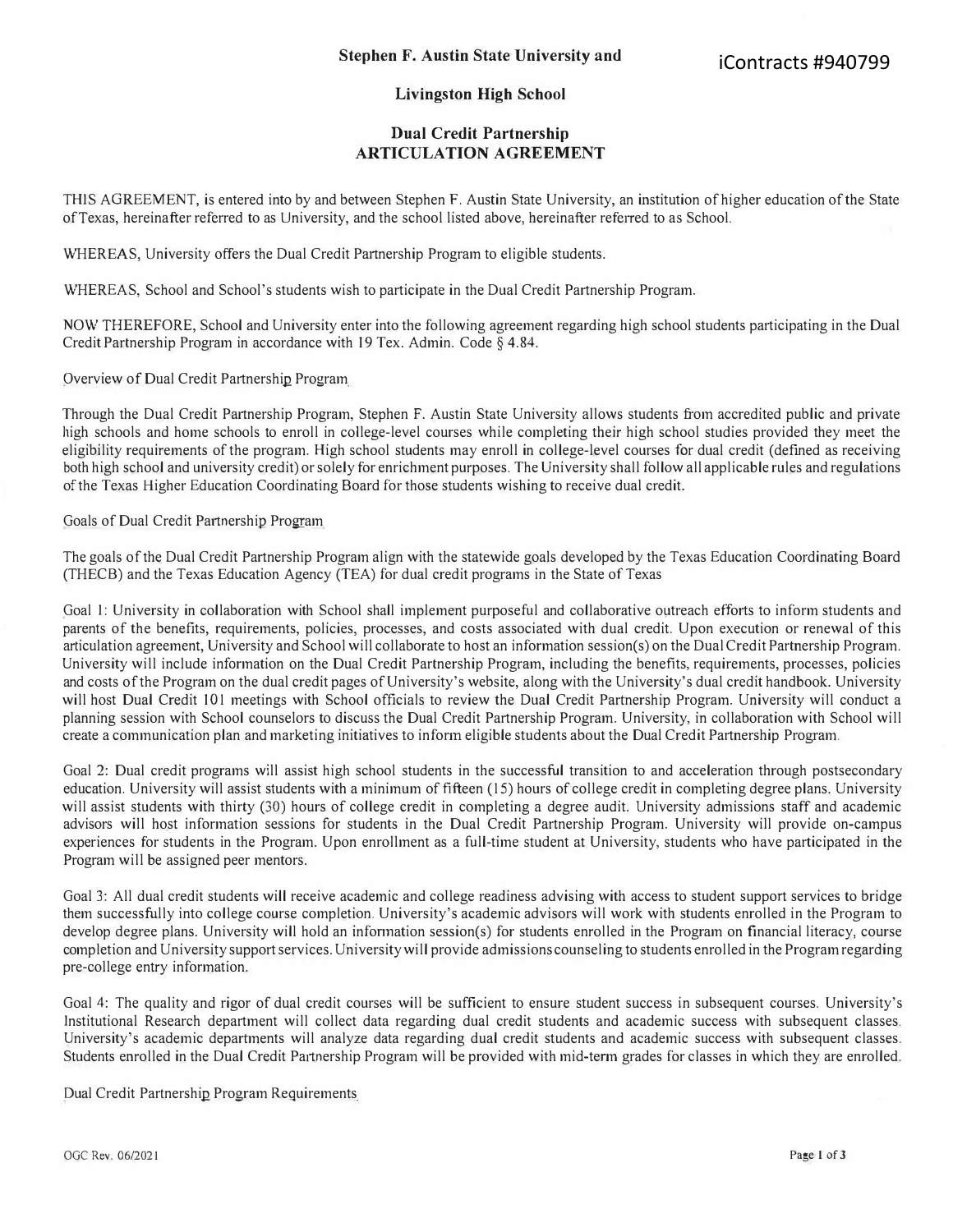- I. Eligible Courses: The Dual Credit Partnership Program is open to high school students in grades 9-12. Eligible high school students may register f*o*r dual credit courses provided they meet course prerequisites and the courses they select are on the approved undergraduate course inventory *fo*r the University. No remedial or developmental courses shall be eligible under this program.
- 11. Student Eligibility: Students must meet all eligibility requirements specified in 19 Tex. Admin. Code § 4.85(b). A recommendation by the student's high school principal or counselor and current academic transcripts must be submitted as well.

Furthermore, eligible students must meet admission requirements as stipulated in Stephen F. Austin State University Policy 6 .9*, Concurrent and Dual Credit Enrollment Programs,* as may be amended *fr*om time to time. Eligibility requirements are also included on the *Dual Credit* Web page on SFA's website http://www.s*f*asu.edu/1569.asp.

- III. Location of Class: In most situations, dual credit st*u*dents will take courses taught on the University campus. Courses taught exclusively on high school campuses or th*r*ough electronic means shall comply with all Coordinating *B*oard rules and regulations*,* including but not limited to the Board's adopted Principles of Good Practice *fo*r Academic Degree and Certi*f*icate Courses and Credit Courses Offered at a Distance and applicable rules and procedures set forth in 19 Tex. Admin. Code § 4, Subchapter P and Q. Additionally, School will work with University to ensure that the School's facilities meet the expectations and criteria required *fo*r college classes and are appro*p*riate f*o*r college-level instruction.
- IV. Composition of Class: *U*niversity courses may not be taken *fo*r high school credit only. Dual credit courses may be composed of dual credit students only, or of dual and college credit students. Exceptions *fo*r a mixed class shall only be granted in accordance with Coordinating Board rules.
- V. Faculty Selection, Supervision and Evaluations: University shall select all ins*t*ructors of dual credit courses. All Dual Credit Partnership Program courses are taught by regularly employed SFA faculty/instructors. Any exception requires the instructor to meet the same standards*,* including SACS requirements*,* and approval procedures used by the *U*niversity in selecting instructors responsible *fo*r the regular o*f*fering of the course. Supervision and evaluation of all dual credit instructors shall use the same or comparable procedures used *fo*r all ins*t*ructors/*f*aculty of the university.
- VI. Course Curriculum, Instruction and Grading: The same policies*,* regulations and standards *fo*r course curriculum*,* grading*,*  materials*,* ins*t*ruction, and method/rigor of student evaluation that apply to university students will be applicable to high school students par*t*icipating in the Dual Credit Partnership Program. *H*igh school students must abide by all rules and regulations as described under *Academic Regulations* of the most recent University General Bulletin.
- Vll. Academic Policies and Student Suppor*t* Services: *R*egular academic policies will apply to courses taken through the Dual Credit Par*t*nership Program. Likewise, all student support services are available to s*t*udents enrolled in dual credit courses*.*
- VIII. Advising Strategies: University and School will establish common advising s*t*rategies and tenninology related to dual credit and college readiness to be used when advising dual credit students. At a minimum, School will designate at least one employee to be responsible *fo*r providing academic advising to a student who enrolls in a dual credit co*u*rse be*fo*re the student begins the course. The individual(s) designated will be communicated to *U*niversity and dual credit participants and be posted on University and School's respective websites.
- IX. Endorsements: University will align postsecondary pathways and credentials o*f*fered by University with the endorsements described by Texas Education Code §28.025 ( c-I) offered by School*,* and the dual credit courses o*f*fered under the Dual Credit Partnership Program that apply towards those endorsements. *U*niversity will work with School to identify tools*,* including those developed by the Texas Education Agency, the Texas Higher Education Coordinating *B*oard*,* or the Texas Work*fo*rce Commission*,* to assist counselors, students and families in selecting endorsements o*f*fered by School and dual credit courses offered as part of the Dual Credit Partnership Program.
- X. Transcription of Credit: University credit will be posted by the *R*egistrar's Office at the same time as other University students. The high school will make necessary arrangements to receive the grade f*o*r those students earning dual credit so it may be posted on the student's high school record. A numerical grade will be requested from the SFA instructor at the end of each semester. This g<sup>r</sup> ade will be repor*t*ed to the high school by the Dual Credit Coordinator.
	- a. The grade from t*h*e SFA course will be used for completion of high school graduation requirements and college credit.
	- b. Any grade received in a dual credit course will remain on the student's SFA transcript per*m*anently.
- XI. Tuition and Fees/Funding: Par*t*icipating students shall assume *f*inancial responsibility *fo*r the cost of *t*uition, *f*ees*,* books and other expenses associated with their enrollment. High schools or school districts must make prior arrangements with the